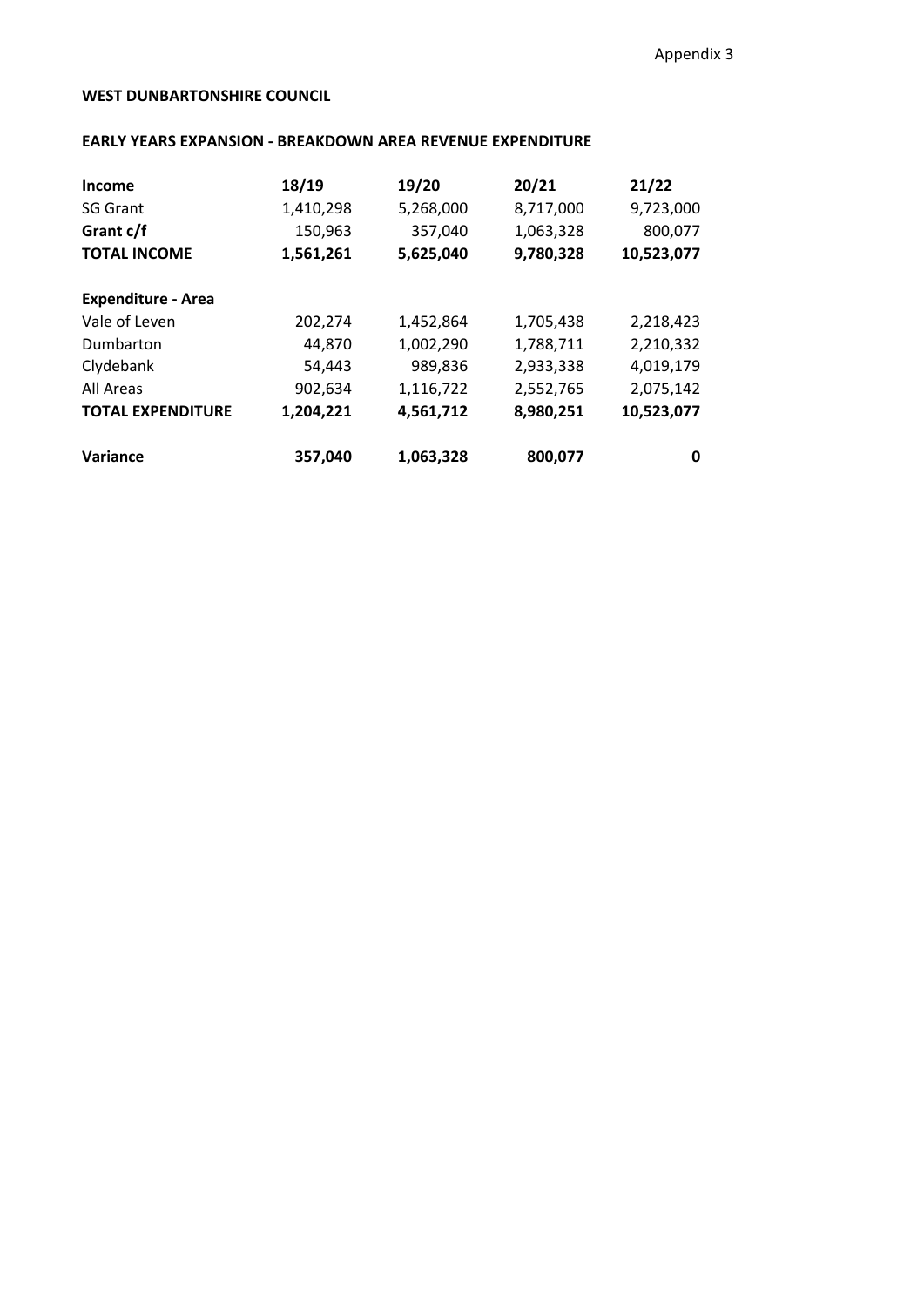| Appendix 3: Early Learning & Childcare Financial Phasing Plan 2018 - 2022 |                                           |                                  |                         |                     |                        |                               |                                                         |                                                    |
|---------------------------------------------------------------------------|-------------------------------------------|----------------------------------|-------------------------|---------------------|------------------------|-------------------------------|---------------------------------------------------------|----------------------------------------------------|
| Area                                                                      | <b>ELCC</b>                               | <b>Revenue</b><br>Spend<br>18/19 | <b>Revenue</b><br>19/20 | Spend Revenue Spend | 20/21 Spend 21/22 Date | Project<br>Revenue Completion | <b>Date of Opening</b><br>to Children for<br>1140 hours | <b>Comments</b>                                    |
|                                                                           |                                           |                                  |                         |                     |                        |                               |                                                         |                                                    |
| Vale of Leven                                                             | <b>Balloch ELCC</b>                       |                                  | 39,690                  | 96,911              |                        | 102,467 Complete              | Aug-19                                                  | <b>Project Completed</b>                           |
| Vale of Leven                                                             | St. Mary's ELCC Alexandria<br>3-5 Service | 168,589                          | 297,732                 | 271,258             |                        | 280,257 Complete              | Apr-18                                                  | <b>Project Completed</b>                           |
| Vale of Leven                                                             | <b>Ferryfield ELCC</b><br>0-3 Service     | 33,685                           | 15,986                  | 7,615               |                        | 49,330 Complete               | Oct-18                                                  | <b>Project Completed</b>                           |
| Vale of Leven                                                             | Levenvale ELCC<br>3-5 Service             | $\overline{0}$                   | 585,316                 | 455,014             |                        | 516,266 Complete              | Aug-19                                                  | <b>Project Completed</b>                           |
| Vale of Leven                                                             | Gartocharn ELCC<br>0-5 Service            | $\Omega$                         | 94,934                  | 24,406              |                        | 12,045 Complete               | Aug-19                                                  | <b>Project Completed</b>                           |
| Vale of Leven                                                             | Dalmonach ELCC<br>3-5 Service             | $\Omega$                         | 144,785                 | 335,651             |                        | 348,662 Complete              | Aug-19                                                  | <b>Budget allocated for building</b><br>compliance |
| Vale of Leven                                                             | <b>Renton ELCC</b>                        | $\Omega$                         | 31,706                  | 69,998              |                        | 233,760 Complete              | Aug-19                                                  | <b>Project Completed</b>                           |
| Vale of Leven                                                             | Lennox ELCC Bonhill 3-5 Service           | $\Omega$                         | $\vert 0 \vert$         | 73,757              |                        | 72,702 Complete               | <b>Dec-20</b>                                           | <b>Project Completed</b>                           |
| Vale of Leven                                                             | St Ronan's ELCC 3-5 Service               | $\Omega$                         | 142,702                 | 233,541             |                        | 279,202 Complete              | $Dec-19$                                                | <b>Project Completed</b>                           |
| Vale of Leven                                                             | Ladyton ELCC<br>2-3 Service               | ΩI                               | $\vert 0 \vert$         | 18,063              |                        | 173,745 Complete              | Jan-21                                                  | <b>Project Completed</b>                           |
| Vale of Leven                                                             | Carousel Alexandria                       | $\overline{0}$                   | 100,014                 | 119,224             |                        | 149,987 Complete              | Apr-20                                                  | <b>Project Completed</b>                           |
| <b>TOTAL VALE OF LEVEN</b>                                                |                                           | 202,274                          | 1,452,864               | 1,705,438           | 2,218,423              |                               |                                                         |                                                    |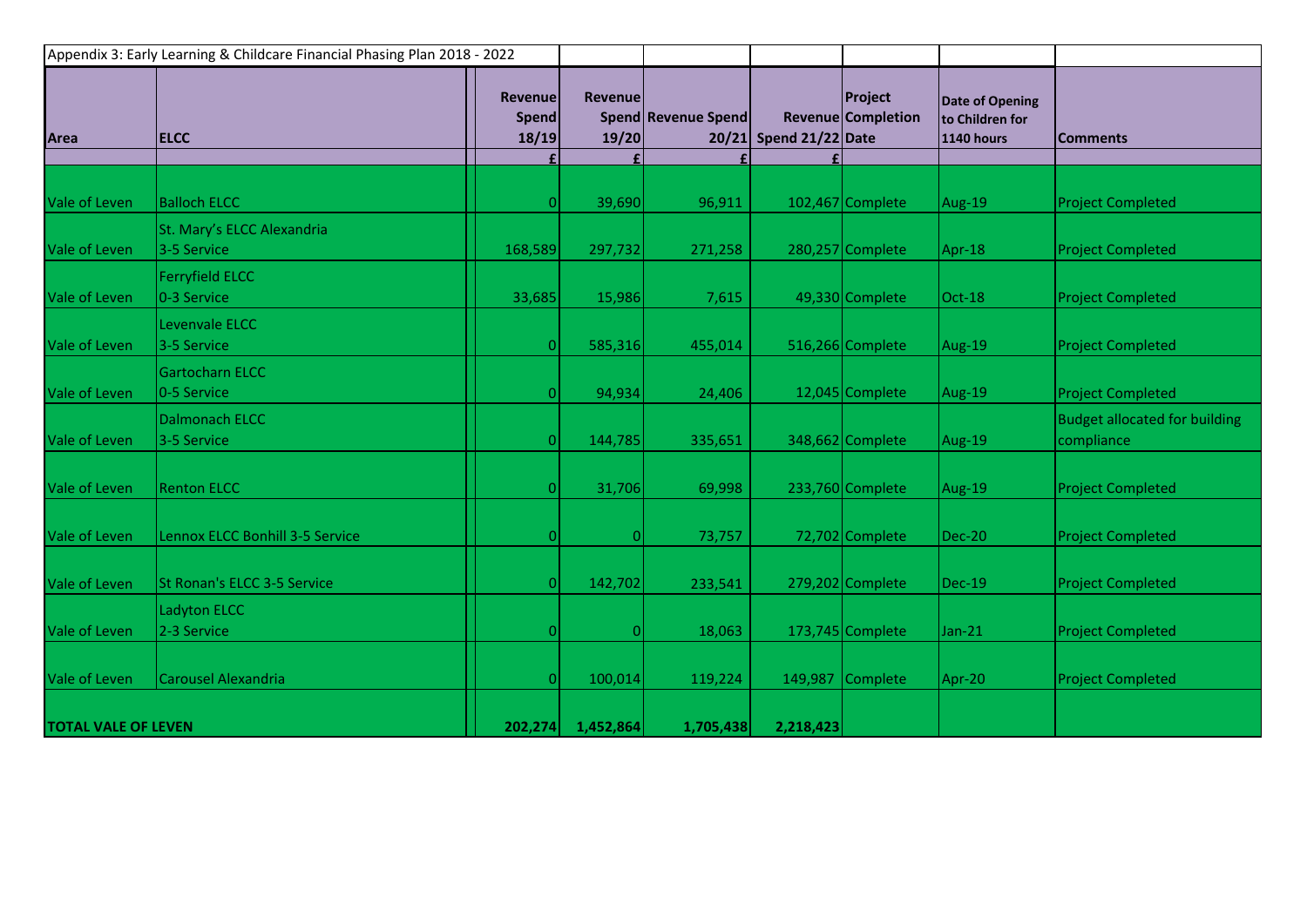| <b>Area</b>            | <b>IELCC</b>                 | <b>Revenue</b><br><b>Spend</b><br>18/19 | Revenuel<br>19/20 | Spend Revenue Spend | 20/21 Spend 21/22 Date | <b>Project</b><br>Revenue Completion | Date of Opening<br>to Children for<br><b>1140 hours</b> | <b>Comments</b>          |
|------------------------|------------------------------|-----------------------------------------|-------------------|---------------------|------------------------|--------------------------------------|---------------------------------------------------------|--------------------------|
|                        | <b>Andrew B Cameron ELCC</b> |                                         |                   |                     |                        |                                      |                                                         |                          |
| <b>Dumbarton</b>       | 3-5 Service                  | 39,870                                  | 534,405           | 468,365             |                        | 521,663 Complete                     | Aug-19                                                  | <b>Project Completed</b> |
|                        | <b>Braehead ELCC</b>         |                                         |                   |                     |                        |                                      |                                                         |                          |
| <b>Dumbarton</b>       | $0-3/3-5$ Services           |                                         | 21,028            | 501,354             |                        | 379,122 Complete                     | $Dec-20$                                                | <b>Project Completed</b> |
|                        | <b>Bellsmyre ELCC</b>        |                                         |                   |                     |                        |                                      |                                                         |                          |
| <b>Dumbarton</b>       | 3-5 Service                  | 5,000                                   | 161,634           | 184,882             |                        | 196,190 Complete                     | Aug-19                                                  | <b>Project Completed</b> |
|                        | Dalreoch ELCC 3-5 service    |                                         |                   |                     |                        |                                      |                                                         |                          |
| <b>Dumbarton</b>       |                              |                                         |                   | 168,166             |                        | 513,058 Complete                     | Aug-19                                                  | <b>Project Completed</b> |
|                        | <b>Brucehill ELCC</b>        |                                         |                   |                     |                        |                                      |                                                         |                          |
| Dumbarton              | 3-5 Service                  |                                         | 5,182             | 71,583              |                        | 94,092 Complete                      | Aug-19                                                  | <b>Project Completed</b> |
|                        |                              |                                         |                   |                     |                        |                                      |                                                         |                          |
| <b>Dumbarton</b>       | <b>Great Start</b>           |                                         | 104,864           | 98,725              |                        | 168,736 Complete                     | Apr-20                                                  | <b>Project Completed</b> |
|                        |                              |                                         |                   |                     |                        |                                      |                                                         |                          |
| <b>Dumbarton</b>       | <b>Tots R Us</b>             | 0                                       | 75,162            | 155,988             |                        | 123,739 Complete                     | Apr-20                                                  | <b>Project Completed</b> |
|                        |                              |                                         |                   |                     |                        |                                      |                                                         |                          |
| <b>Dumbarton</b>       | <b>Carousel Dumbarton</b>    | $\overline{0}$                          | 100,014           | 139,648             |                        | 213,732 Complete                     | Apr-20                                                  | <b>Project Completed</b> |
|                        |                              |                                         |                   |                     |                        |                                      |                                                         |                          |
| <b>TOTAL DUMBARTON</b> |                              | 44,870                                  | 1,002,290         | 1,788,711           | 2,210,332              |                                      |                                                         |                          |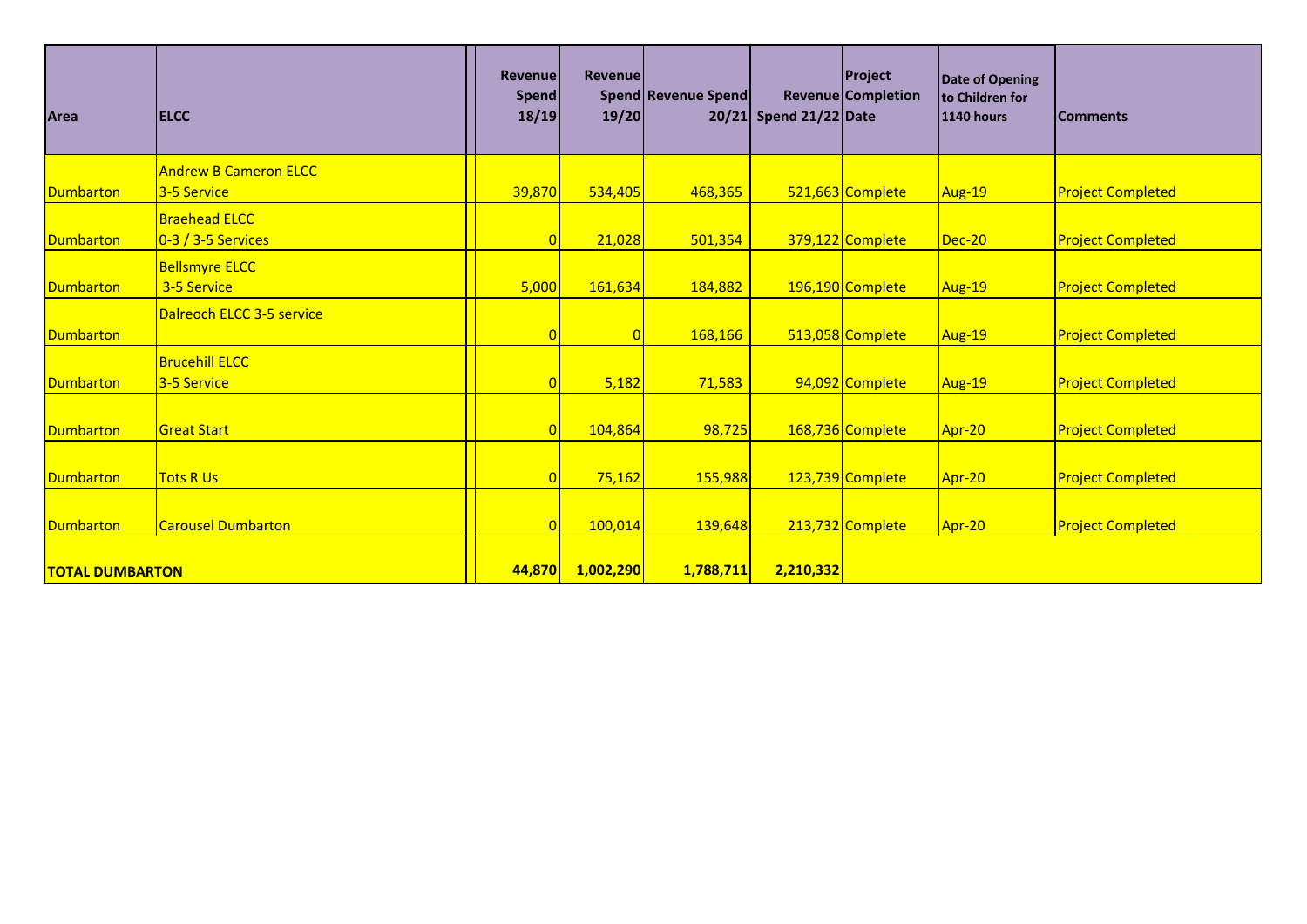| Area             | <b>ELCC</b>                             | <b>Revenue</b><br>Spend<br>18/19 | Revenue<br>19/20 | Spend Revenue Spend | 20/21 Spend 21/22 Date | <b>Project</b><br><b>Revenue</b> Completion | <b>Date of Opening</b><br>to Children for<br>1140 hours | <b>Comments</b>                                    |
|------------------|-----------------------------------------|----------------------------------|------------------|---------------------|------------------------|---------------------------------------------|---------------------------------------------------------|----------------------------------------------------|
| Clydebank        | Linnvale ELCC<br>13-5 Service           | 54,443                           | 21,221           | 106,877             |                        | 141,703 Complete                            | Aug-18                                                  | <b>Budget allocated for building</b><br>compliance |
| Clydebank        | <b>St. Eunan's ELCC</b><br>13-5 Service | $\Omega$                         | 96,431           | 177,659             |                        | 177,750 Complete                            | Aug-19                                                  | Project Completed.                                 |
| <b>Clydebank</b> | <b>Clydebank ELCC</b><br>3-5 Service    | $\Omega$                         | 22,025           | $\Omega$            |                        | 315,802 Complete                            | Oct-19                                                  | Project Completed.                                 |
| Clydebank        | Whitecrook ELCC 3-5 Service             | $\Omega$                         | 87,585           | 70,495              |                        | 62,063 Complete                             | Jan-20                                                  | Project Completed.                                 |
| Clydebank        | Whitecrook PS ELCC<br>13-5 Service      | $\Omega$                         | 113,167          | 184,060             |                        | 340,876 Complete                            | Jan-20                                                  | Project Completed.                                 |
| Clydebank        | <b>OLOL ELCC 3-5 Service</b>            | O                                | 8,626            | 380,124             |                        | 379,735 Complete                            | Aug-20                                                  | Project Completed.                                 |
| Clydebank        | Dalmuir ELCC<br>3-5 Service             | $\Omega$                         | 6,091            | 23,345              |                        | 45,291 Aug-20                               | Aug-20                                                  | Project Completed.                                 |
| Clydebank        | <b>Gavinburn PS ELCC</b><br>3-5 Service | $\overline{0}$                   | 0                | 82,639              |                        | 108,697 Complete                            | Aug-20                                                  | Project Completed.                                 |
| Clydebank        | Lennox ELCC<br>0-3 Service              | $\overline{0}$                   | $\overline{0}$   | 37,737              |                        | 17,920 Complete                             | Apr-21                                                  | Project Completed.                                 |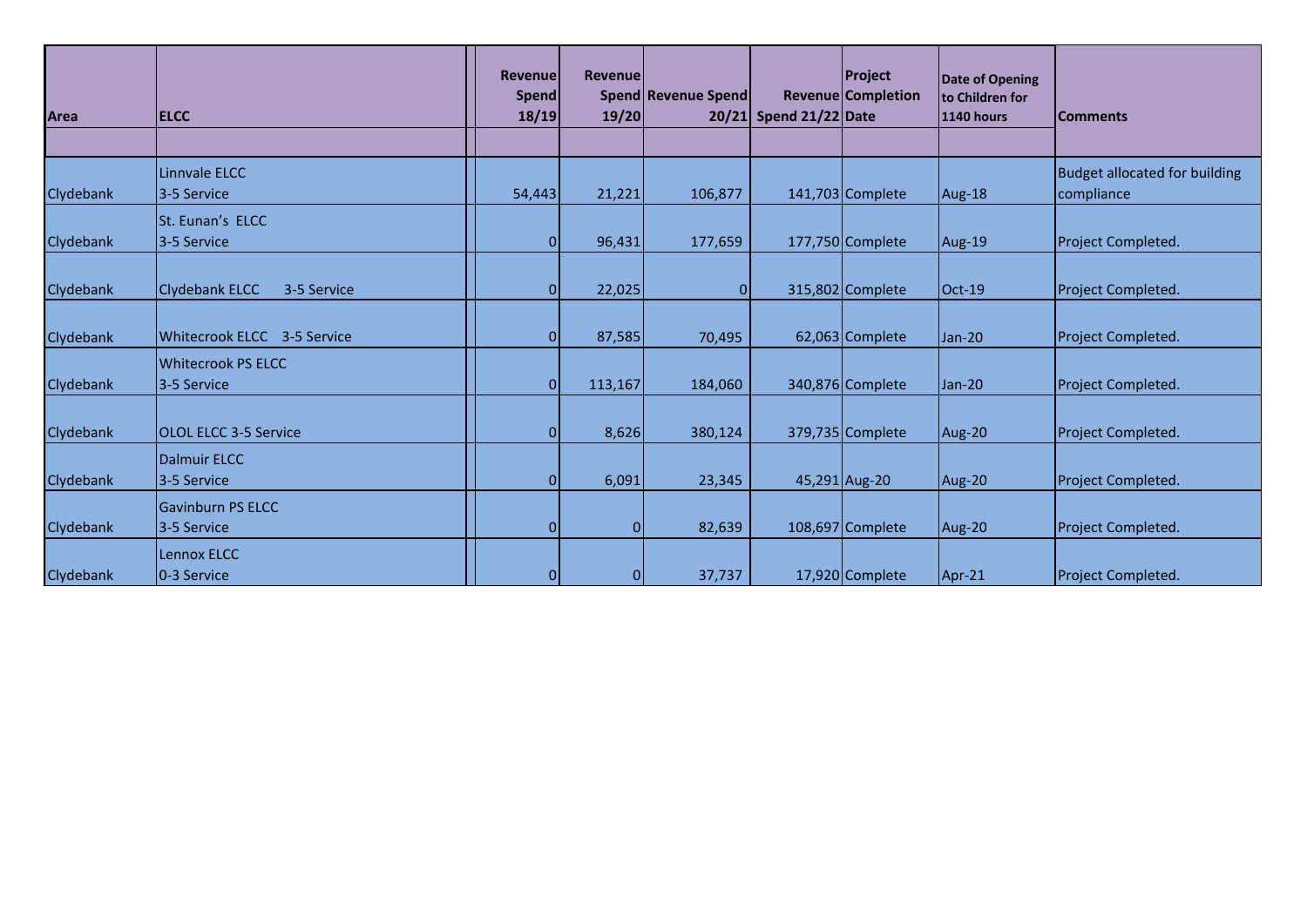| <b>Area</b>           | <b>ELCC</b>                                 | <b>Revenue</b><br><b>Spend</b><br>18/19 | <b>Revenuel</b><br>19/20 | Spend Revenue Spend | 20/21 Spend 21/22 Date | Project<br>Revenue Completion | <b>Date of Opening</b><br>to Children for<br><b>1140 hours</b> |                                              |
|-----------------------|---------------------------------------------|-----------------------------------------|--------------------------|---------------------|------------------------|-------------------------------|----------------------------------------------------------------|----------------------------------------------|
|                       |                                             |                                         |                          |                     |                        |                               |                                                                | <b>Comments</b>                              |
| Clydebank             | St. Mary's PS ELCC Duntocher<br>3-5 Service | $\mathbf{0}$                            | 2,540                    | 38,371              |                        | 26,016 Complete               | Jan-21                                                         | Project Completed.                           |
| Clydebank             | Carleith PS ELCC 3-5 Service                | $\mathbf{0}$                            | 0                        | 136,214             |                        | 383,012 Complete              | Jan-21                                                         | Project Completed.                           |
| Clydebank             | <b>Auchnacraig ELCC</b><br>3-5 Service      | $\Omega$                                | $\overline{0}$           | 420,212             |                        | 519,833 Complete              | Sep-20                                                         | <b>Budget allocated for lunch</b><br>service |
| <b>Clydebank</b>      | <b>Kilbowie ELCC</b><br>3-5 Service         | $\Omega$                                | 21,153                   | 79,194              |                        | 180,595 Complete              | Aug-20                                                         | Project Completed.                           |
|                       |                                             |                                         |                          |                     |                        |                               |                                                                |                                              |
| Clydebank             | <b>Bright Beginnings</b>                    | $\overline{0}$                          | 71,525                   | 113,061             |                        | 142,488 Complete              | Apr-20                                                         | Project Completed.                           |
| Clydebank             | <b>Brookland</b>                            | $\mathbf{0}$                            | 87,285                   | 226,966             |                        | 217,481 Complete              | Apr-20                                                         | Project Completed.                           |
| Clydebank             | Nursery Times                               | $\overline{0}$                          | 100,014                  | 202,663             |                        | 183,734 Complete              | Apr-20                                                         | Project Completed.                           |
| Clydebank             | Sunflower                                   | $\overline{0}$                          | 109,713                  | 262,788             |                        | 303,724 Complete              | Apr-20                                                         | Project Completed.                           |
| Clydebank             | Villa Kindergarten                          | $\overline{0}$                          | 72,738                   | 99,338              |                        | 93,742 Complete               | Apr-20                                                         | Project Completed.                           |
| Clydebank             | Lucky Little Stars                          | $\Omega$                                | 72,738                   | 186,955             |                        | 202,483 Complete              | Apr-20                                                         | Project Completed.                           |
|                       |                                             |                                         |                          |                     |                        |                               |                                                                |                                              |
| <b>Clydebank</b>      | Children's Hour                             | $\Omega$                                | 96,984                   | 104,641             |                        | 176,235 Complete              | Apr-20                                                         | Project Completed.                           |
| <b>CLDEBANK TOTAL</b> |                                             | 54,443                                  | 989,836                  | 2,933,338           | 4,019,179              |                               |                                                                |                                              |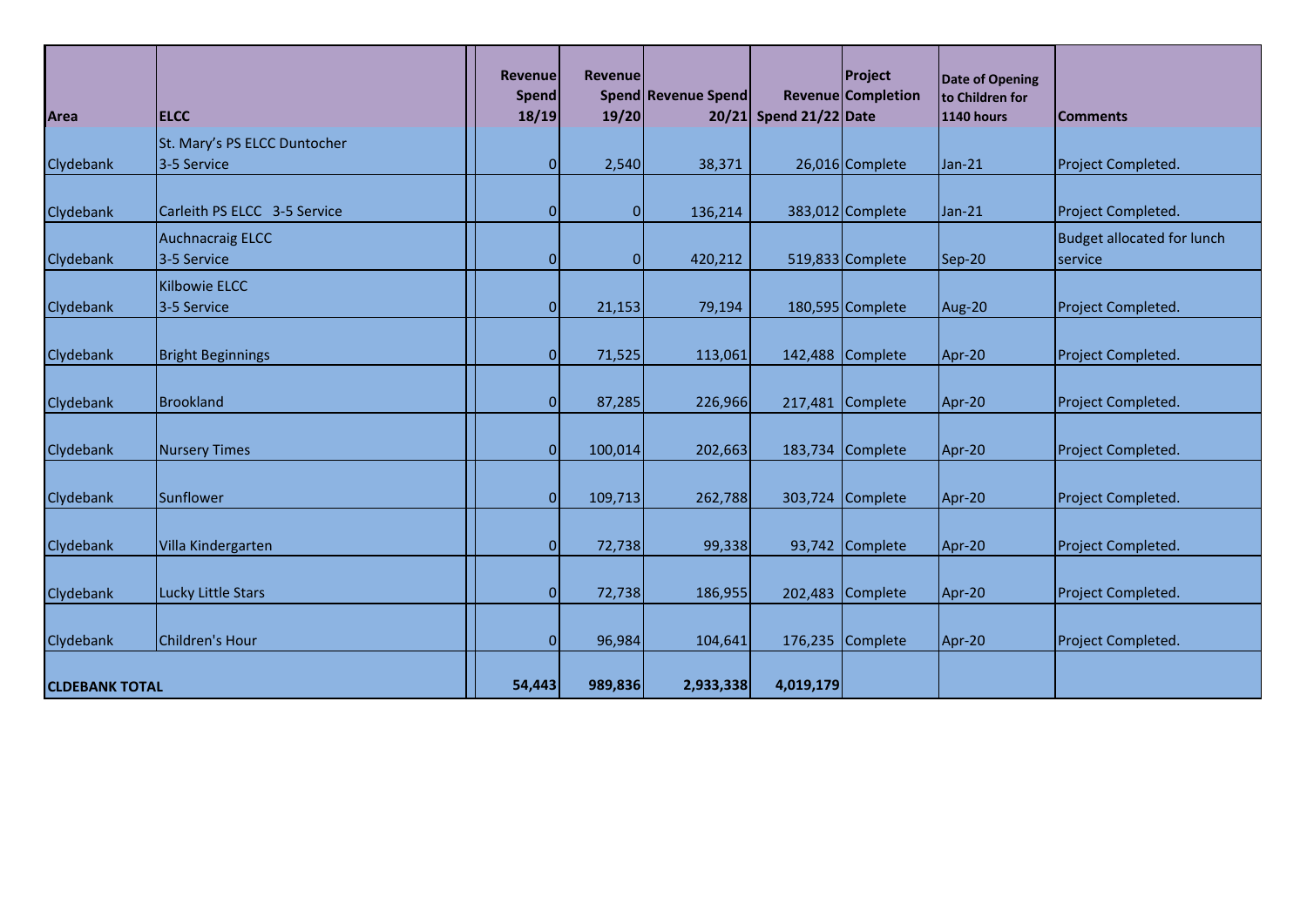| Area             | <b>ELCC</b>                                      | <b>Revenue</b><br>Spend<br>18/19 | <b>Revenue</b><br>19/20 | Spend Revenue Spend | 20/21 Spend 21/22 Date | Project<br>Revenue Completion | Date of Opening<br>to Children for<br><b>1140 hours</b> | <b>Comments</b>          |
|------------------|--------------------------------------------------|----------------------------------|-------------------------|---------------------|------------------------|-------------------------------|---------------------------------------------------------|--------------------------|
|                  |                                                  |                                  |                         |                     |                        |                               |                                                         |                          |
| <b>All Areas</b> | <b>Kilpatrick Early Years Service</b>            | $\overline{0}$                   | 5,000                   | 5,000               |                        | 55,368 Complete               | Aug-19                                                  | <b>Project Completed</b> |
| <b>All Areas</b> | Childminders                                     | $\overline{0}$                   | $\overline{0}$          | 20,000              | 30,000                 |                               |                                                         |                          |
| <b>All Areas</b> | <b>Facilities Management</b>                     | 29,839                           | $\overline{0}$          | 0                   | 0                      |                               |                                                         |                          |
| <b>All Areas</b> | <b>Central Management</b>                        | 268,654                          | 353,644                 | 329,203             | 456,915                |                               |                                                         |                          |
| <b>All Areas</b> | Graduates                                        | 118,400                          | 338,470                 | 332,656             | 405,332                |                               |                                                         |                          |
| <b>All Areas</b> | <b>Psychological Service</b>                     | $\overline{0}$                   | 32,882                  | 74,285              | 80,183                 |                               |                                                         |                          |
| <b>All Areas</b> | <b>Early Years Outreach Posts</b>                | $\overline{0}$                   | $\overline{0}$          | 42,439              | 56,605                 |                               |                                                         |                          |
| <b>All Areas</b> | Cover                                            | $\overline{0}$                   | 20,000                  | 33,419              | 20,000                 |                               |                                                         |                          |
| <b>All Areas</b> | <b>Workforce Development</b>                     | $\overline{0}$                   | 18,495                  | $\overline{0}$      | 20,000                 |                               |                                                         |                          |
| <b>All Areas</b> | <b>Expansion Management Service Structure</b>    | 267,649                          | 281,167                 | 139,000             | 139,000                |                               |                                                         |                          |
| <b>All Areas</b> | <b>Resourcing Better Futures</b>                 | 200,504                          | $\overline{0}$          | $\overline{0}$      | 166,963                |                               |                                                         |                          |
| <b>All Areas</b> | <b>Modern Apprentices</b>                        | 17,588                           | 67,065                  | 72,772              | 46,662                 |                               |                                                         |                          |
| <b>All Areas</b> | CFCR Expansion (Dabden, Pram Shelters)           | 0                                | $\overline{0}$          | $\overline{0}$      | 180,000                |                               |                                                         |                          |
| <b>All Areas</b> | Kitchen Equipment (upgrade to legacy facilities) | $\overline{0}$                   | $\overline{0}$          | $\overline{0}$      | $\pmb{0}$              |                               |                                                         |                          |
| <b>All Areas</b> | Provision of outdoor areas                       | $\overline{0}$                   | $\overline{0}$          | $\overline{0}$      | 100,000                |                               |                                                         |                          |